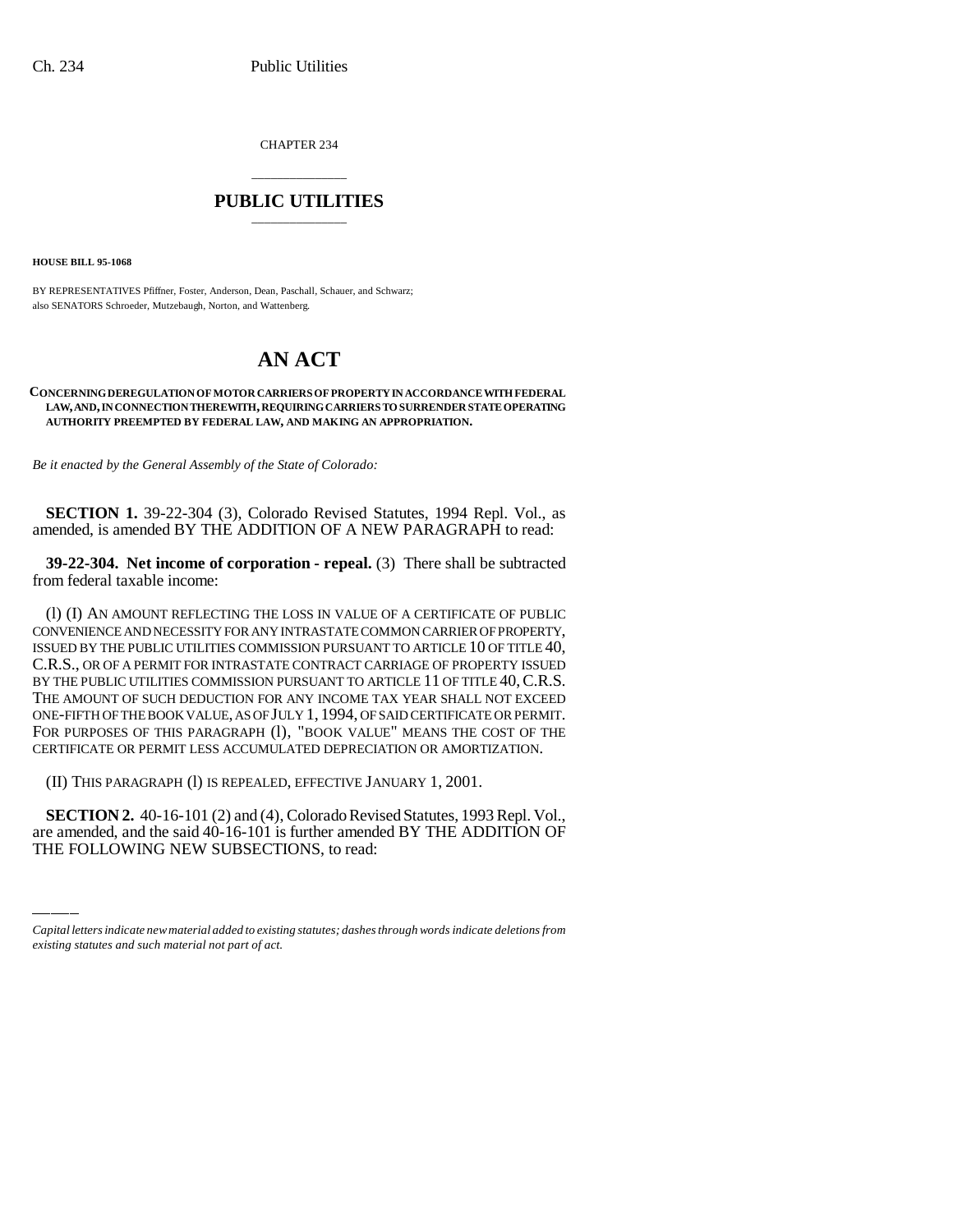**40-16-101. Definitions.** As used in this article, unless the context otherwise requires:

(2) "Courier" means a person who picks up packages, parcels, letters, papers, or documents weighing five pounds or less and delivers them by use of a motor vehicle to another location within twenty-four hours. "COMMISSION" MEANS THE PUBLIC UTILITIES COMMISSION OF THIS STATE.

(2.5) "COMPENSATION" MEANS ANY MONEY, PROPERTY, SERVICE, OR THING OF VALUE CHARGED OR RECEIVED OR TO BE CHARGED OR RECEIVED WHETHER DIRECTLY OR INDIRECTLY.

(3.5) "MOTOR VEHICLE" MEANS ANY AUTOMOBILE, TRUCK, TRACTOR, BUS, OR OTHER SELF-PROPELLED VEHICLE OR ANY TRAILER DRAWN THEREBY EXCLUDING VEHICLES OPERATED UPON FIXED RAILS.

(4) "Motor vehicle carrier exempt from regulation as a public utility" means persons who offer services as couriers PROPERTY CARRIERS BY MOTOR VEHICLE or offer services using charter or scenic buses, luxury limousines, off-road scenic charters, and children's activity buses.

(6.5) "PROPERTY CARRIER BY MOTOR VEHICLE" MEANS ANY PERSON WHO TRANSPORTS THE PROPERTY OF OTHERS FOR COMPENSATION, IN INTRASTATE COMMERCE, UPON THE PUBLIC HIGHWAYS OF THIS STATE BY USE OF A MOTOR VEHICLE; EXCEPT THAT THE TERM DOES NOT INCLUDE A TOWING CARRIER AS DEFINED IN SECTION 40-13-101.

**SECTION 3.** 40-16-104 (1), Colorado Revised Statutes, 1993 Repl. Vol., is amended, and the said 40-16-104 is further amended BY THE ADDITION OF A NEW SUBSECTION, to read:

**40-16-104. Insurance requirements.** (1) Each motor vehicle carrier exempt from regulation as a public utility shall maintain a general liability insurance policy, or, if such carrier is a public entity, a certificate of self-insurance in lieu thereof, issued pursuant to section 42-7-501, C.R.S., at the option of the public entity. Such an insurance policy shall be issued by some insurance carrier or insurer authorized to do business in Colorado for each motor vehicle of such carrier, and such certificate of self-insurance shall be issued by the executive director of the department of revenue. For those motor vehicle carriers exempt from regulation as public utilities specified in paragraphs (a) to  $\left(\frac{d}{d}\right)$  (f) of this subsection (1), such liability insurance shall be in the following minimum amounts:

(a) For charter or scenic buses, a minimum amount of five million dollars combined single limit liability or in the case of public entities operating such buses, the maximum amount that may be recovered from a public entity under section 24-10-114 (1), C.R.S.;

(b) For luxury limousines, a minimum amount of one million dollars combined single limit liability;

(c) For off-road scenic charters, a minimum amount of one million dollars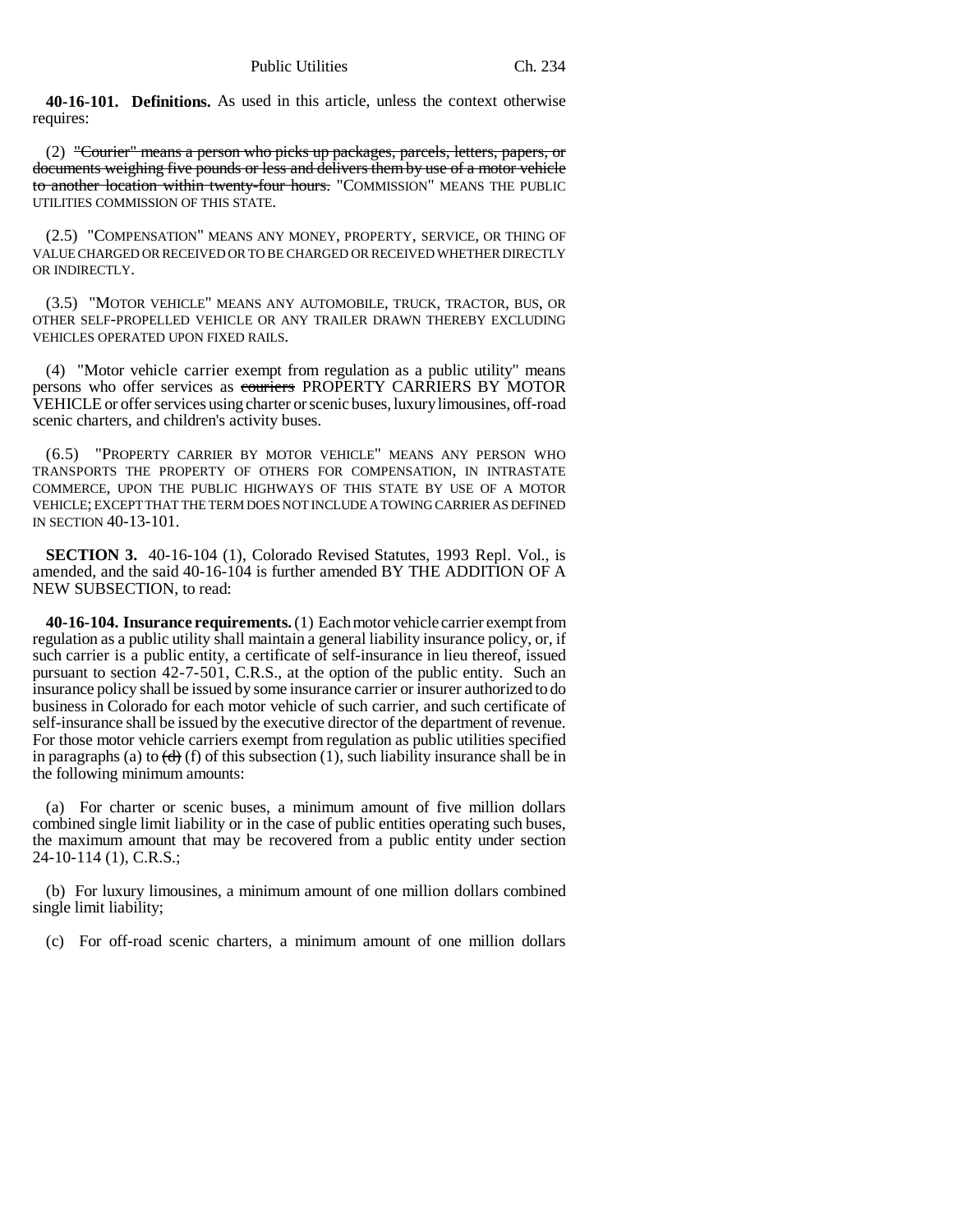combined single limit liability;

(d) For children's activity buses, a minimum amount of one million dollars combined single limit liability. If the vehicle being used has a capacity for thirty-two or more passengers, disclosure shall be made to the lessor of such vehicle that the liability limits are lower than those for charter or scenic buses pursuant to paragraph (a) of this subsection (1);

(e) FOR PROPERTY CARRIERS BY MOTOR VEHICLE THAT ARE NOT REQUIRED TO OBTAIN A HAZARDOUS MATERIAL PERMIT UNDER SECTION 43-6-201,C.R.S., AMOUNTS AND TYPES OF COVERAGE REQUIRED BY 49 C.F.R. PART 1043; EXCEPT THAT SUCH CARRIERS USING ONLY VEHICLES WEIGHING TEN THOUSAND POUNDS OR LESS GROSS VEHICLE WEIGHT RATING SHALL MAINTAIN INSURANCE IN THE AMOUNT OF AT LEAST THREE HUNDRED THOUSAND DOLLARS COMBINED SINGLE LIMIT LIABILITY;

(f) FOR PROPERTY CARRIERS BY MOTOR VEHICLE THAT ARE REQUIRED TO OBTAIN A HAZARDOUS MATERIAL PERMIT UNDER SECTION 43-6-201, C.R.S., AMOUNTS AND TYPES OF COVERAGE REQUIRED BY SECTION 43-6-202 (2) (a), C.R.S.

(1.5) PROPERTY CARRIERS BY MOTOR VEHICLE SHALL MAINTAIN, IN ADDITION TO THE INSURANCE SPECIFIED IN SUBSECTION (1) OF THIS SECTION, CARGO INSURANCE IN THE AMOUNTS AND IN THE FORM SPECIFIED BY RULE OF THE COMMISSION.

**SECTION 4.** Article 16 of title 40, Colorado Revised Statutes, 1993 Repl. Vol., is amended BY THE ADDITION OF A NEW SECTION to read:

**40-16-110. Legislative declaration - federal preemption - property carriers to surrender certificates and permits - issuance by ports of entry - repeal.** (1) THE GENERAL ASSEMBLY FINDS AND DECLARES THAT STATE REGULATION OF THE PRICES, ROUTES, AND SERVICE OF INTRASTATE MOTOR CARRIERS OF PROPERTY WAS EXPRESSLY PREEMPTED, SUBJECT TO CERTAIN EXCEPTIONS, IN SECTION 601 (c) OF THE FEDERAL "AIRPORT IMPROVEMENT ACT OF 1994", 49 U.S.C. SEC. 11501 (h). THE LEGISLATIVE HISTORY ACCOMPANYING SAID FEDERAL ACT ACKNOWLEDGED THAT SUCH PREEMPTION WOULD EFFECTIVELY ELIMINATE THE ASSET VALUE OF THE OPERATING AUTHORITY OF THE AFFECTED CARRIERS.

(2) TO THE MAXIMUM EXTENT PERMISSIBLE UNDER THE TERMS OF SAID FEDERAL ACT, ALL LAWS OF THIS STATE ON THE FOLLOWING SUBJECTS AND ALL RULES ADOPTED THEREUNDER SHALL CONTINUE IN EFFECT; AND IT IS PRESUMED THAT NO INTERRUPTION IN THE FORCE AND EFFECT OF SAID LAWS AND RULES TOOK PLACE BETWEEN DECEMBER 31, 1994, AND THE EFFECTIVE DATE OF THIS ARTICLE:

- (a) RECEIPTS AND BILLS OF LADING;
- (b) LIABILITY FOR LOSS OF OR DAMAGE TO CARGO;
- (c) HANDLING OF COLLECT-ON-DELIVERY (C.O.D.) SHIPMENTS;
- (d) CARGO CREDIT RULES;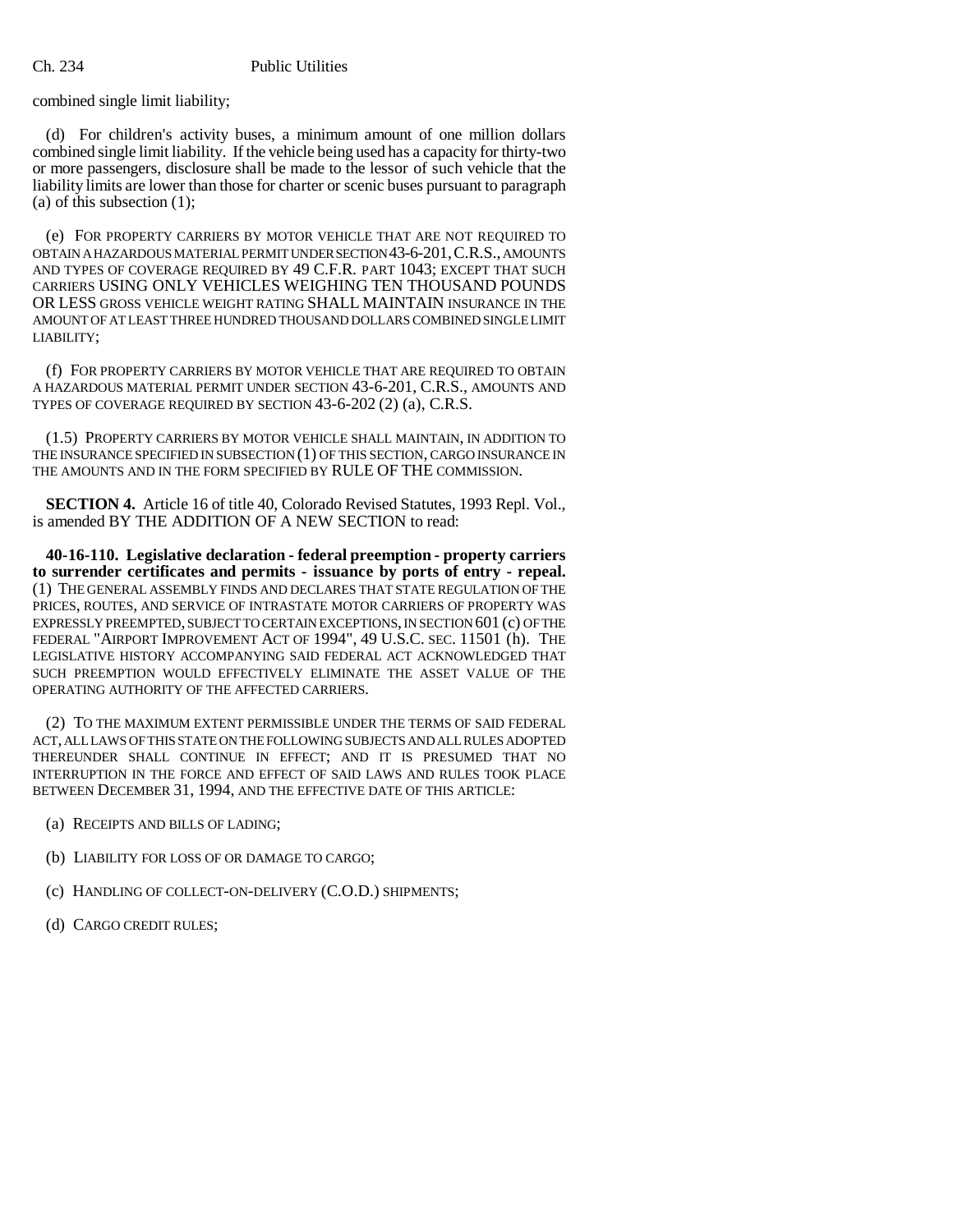(e) CORPORATION LAW;

(f) LABOR LAWS, INCLUDING LEASE PROVISIONS FOR INDEPENDENT OWNER-OPERATORS OF MOTOR VEHICLES; AND

(g) ANTITRUST IMMUNITY FOR JOINT LINE RATES OR ROUTES, CLASSIFICATIONS, AND MILEAGE GUIDES.

(3) (a) ON OR BEFORE JANUARY 1, 1996, EVERY PROPERTY CARRIER HOLDING A CERTIFICATE OR PERMIT ISSUED BY THE PUBLIC UTILITIES COMMISSION UNDER ARTICLE 10 OR 11 OF THIS TITLE SHALL SURRENDER SUCH CERTIFICATE OR PERMIT TO THE COMMISSION.

(b) (I) UPON SURRENDER OF A CERTIFICATE OR PERMIT UNDER THIS SECTION, THE PUBLIC UTILITIES COMMISSION SHALL DETERMINE THE CURRENT STATUS OF THE SURRENDERING CARRIER WITH REGARD TO SAFETY AND INSURANCE REQUIREMENTS. IF THE CARRIER IS IN COMPLIANCE WITH SUCH REQUIREMENTS, THE COMMISSION SHALL FORTHWITH ISSUE TO THE CARRIER, WITHOUT CHARGE, A WRITTEN CERTIFICATE OF REGISTRATION AS A PROPERTY CARRIER BY MOTOR VEHICLE. THE NUMBER OF SUCH CERTIFICATE SHALL BE IDENTICAL TO, OR CLEARLY DERIVED FROM, THE NUMBER OF THE AUTHORITY FOR WHICH THE CERTIFICATE WAS SUBSTITUTED. IF A CARRIER SURRENDERS MORE THAN ONE AUTHORITY, THE NUMBER OF THE CERTIFICATE SHALL BE IDENTICAL TO OR CLEARLY DERIVED FROM THE NUMBER OF THE CARRIER'S LEAD OR PRIMARY AUTHORITY, AS DETERMINED BY THE COMMISSION. AFTER JANUARY 1, 1996, THE COMMISSION SHALL CANCEL ALL OPERATING AUTHORITY AND REGISTRATIONS NOT PREVIOUSLY SURRENDERED.

(II) THIS PARAGRAPH (b) IS REPEALED, EFFECTIVE JANUARY 2, 1996.

(4) (a) NO PERSON SHALL OPERATE AS A PROPERTY CARRIER BY MOTOR VEHICLE WITHOUT FIRST OBTAINING A CERTIFICATE OF REGISTRATION FROM THE COMMISSION; EXCEPT THAT, PRIOR TO JANUARY 1, 1996, A CARRIER SUBJECT TO SUBSECTION (3) OF THIS SECTION MAY TREAT A CERTIFICATE OR PERMIT NOT YET SURRENDERED AS THE EQUIVALENT OF SUCH CERTIFICATE OF REGISTRATION.

(b) THE COMMISSION SHALL ISSUE A CERTIFICATE OF REGISTRATION TO A PROPERTY CARRIER BY MOTOR VEHICLE UPON SUBMISSION OF A FILING FEE OF FIFTY DOLLARS BY THE CARRIER.

(5) (a) THE COMMISSION MAY, IN ITS DISCRETION, AUTHORIZE THE COLORADO PORTS OF ENTRY DIVISION IN THE DEPARTMENT OF REVENUE TO ISSUE TEMPORARY REGISTRATIONS TO PROPERTY CARRIERS BY MOTOR VEHICLE FOR THE SEASONAL OPERATION OF MOTOR VEHICLES FOR THE PURPOSE OF TRANSPORTING UNPROCESSED AGRICULTURAL PRODUCE TO MARKET OR TO PLACES OF STORAGE. THE DURATION OF SUCH TEMPORARY REGISTRATIONS SHALL BE NINETY CONSECUTIVE DAYS. AN APPLICANT SHALL PRESENT EVIDENCE OF INSURANCE TO THE PORT OF ENTRY AT THE TIME OF APPLICATION OR SIGN AN AFFIDAVIT ATTESTING TO THE FACT THAT THE PERSON MAKING APPLICATION IS INSURED IN ACCORDANCE WITH THE REQUIREMENTS OF THIS ARTICLE. UPON PRESENTATION OF SUCH EVIDENCE AND PAYMENT OF A FEE OF TWENTY DOLLARS PER VEHICLE, THE PORT OF ENTRY SHALL ISSUE SAID TEMPORARY REGISTRATIONS AS DESIGNATED BY THE COMMISSION. THE COMMISSION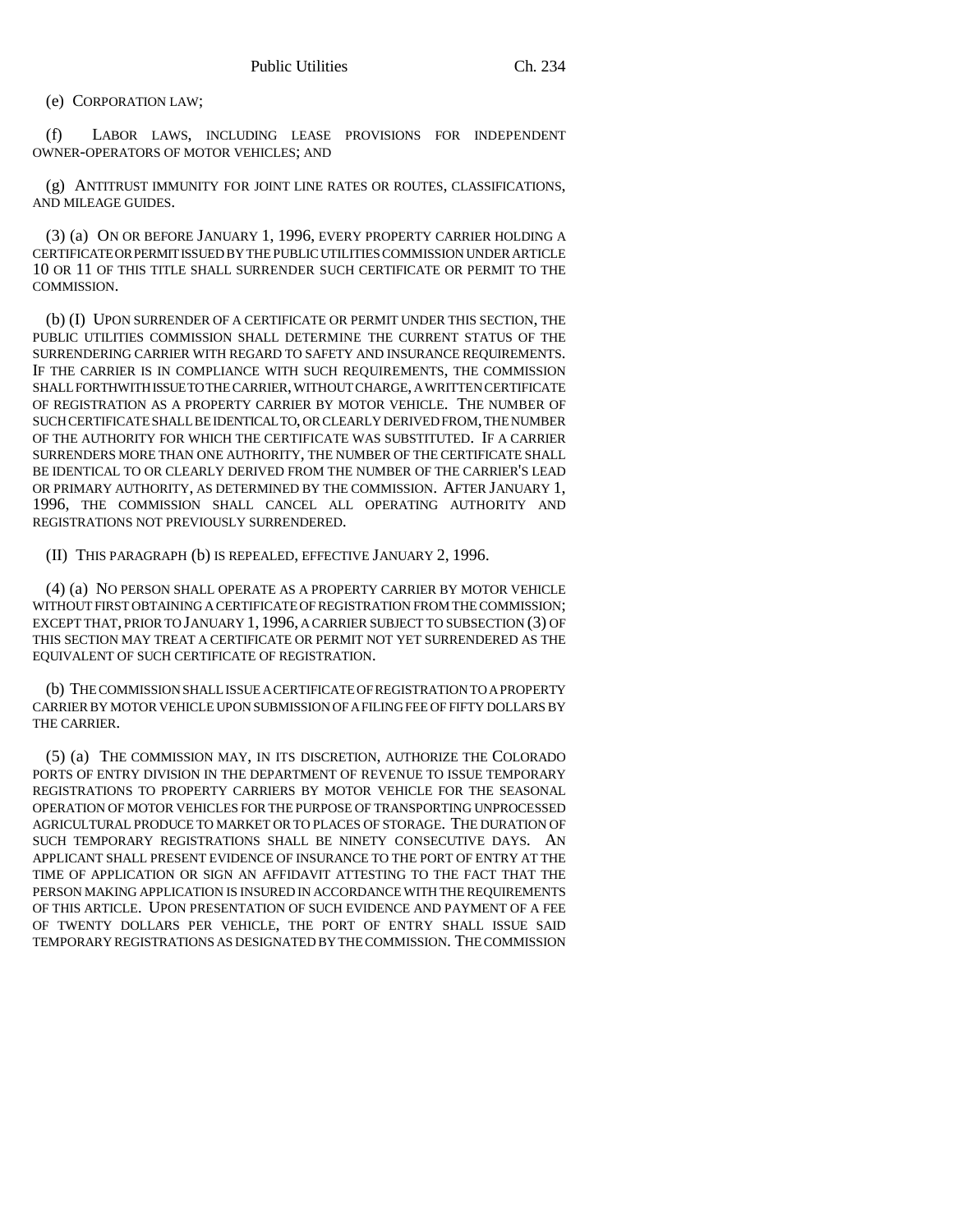### Ch. 234 Public Utilities

SHALL SUBSEQUENTLY VERIFY THE ACCURACY OF SAID AFFIDAVIT BY REQUIRING THAT PROPER PROOF OF LIABILITY INSURANCE BE FILED WITH THE COMMISSION AFTER THE ISSUANCE OF THE TEMPORARY REGISTRATION. AN APPLICANT'S FAILURE TO COMPLY WITH THIS SECTION SHALL BE GROUNDS FOR THE REFUSAL OF THE COMMISSION TO ISSUE ANY FURTHER TEMPORARY REGISTRATIONS TO THE APPLICANT UNLESS THE APPLICANT FURNISHES PROOF OF CURRENTLY EFFECTIVE INSURANCE IN THE AMOUNTS REQUIRED BY THIS ARTICLE AND IN A FORM SATISFACTORY TO THE COMMISSION.

(b) FEES COLLECTED PURSUANT TO THIS SUBSECTION (5) SHALL BE CREDITED TO THE PUBLIC UTILITIES COMMISSION MOTOR CARRIER FUND.

**SECTION 5.** 40-10-101 (4) (a), Colorado Revised Statutes, 1993 Repl. Vol., is amended to read:

**40-10-101. Definitions.** As used in this article, unless the context otherwise requires:

(4) (a) "Motor vehicle carrier" means every person, lessee, trustee, receiver, or trustee appointed by any court whatsoever owning, controlling, operating, or managing any motor vehicle used in serving the public in the business of the transportation of persons or property, including sludge and fly ash, but not including ashes, trash, waste, rubbish, garbage, or industrial waste products or any other discarded materials, for compensation as a common carrier over any public highway between fixed points or over established routes or otherwise, whether such business or transportation is engaged in or transacted by contract or otherwise; EXCEPT THAT THE TERM "motor vehicle carrier" does not include a ridesharing arrangement, as defined in section 10-4-707.5 (2), C.R.S., OR a motor vehicle carrier exempt from regulation as a public utility, as defined in section 40-16-101 (4).  $\sigma$ r a carrier of household goods, as defined in section 40-14-101; except that any such carrier of household goods shall pay the fee established by section 40-2-110.5.

**SECTION 6.** 40-10-103, Colorado Revised Statutes, 1993 Repl. Vol., is amended to read:

**40-10-103. Compliance.** No motor vehicle carrier shall operate any motor vehicle for the transportation of either persons or property for compensation on any public highway in this state except in accordance with the provisions of this article.

**SECTION 7.** 40-10-104, Colorado Revised Statutes, 1993 Repl. Vol., as amended, is amended to read:

**40-10-104. Certificate required - exemptions.** (1) No motor vehicle carrier shall operate any motor vehicle for the transportation of either persons or property, or both, upon the public highways of this state in intrastate commerce without first having obtained from the commission a certificate declaring that the present or future public convenience and necessity requires or will require such operation. This subsection (1) shall not apply to hearses or ambulances or other emergency vehicles. nor to motor vehicles especially constructed for the purposes of repairing and towing wrecked vehicles and not otherwise used for transporting property but shall apply to motor vehicles used for transporting sludge and fly ash in general service to the public.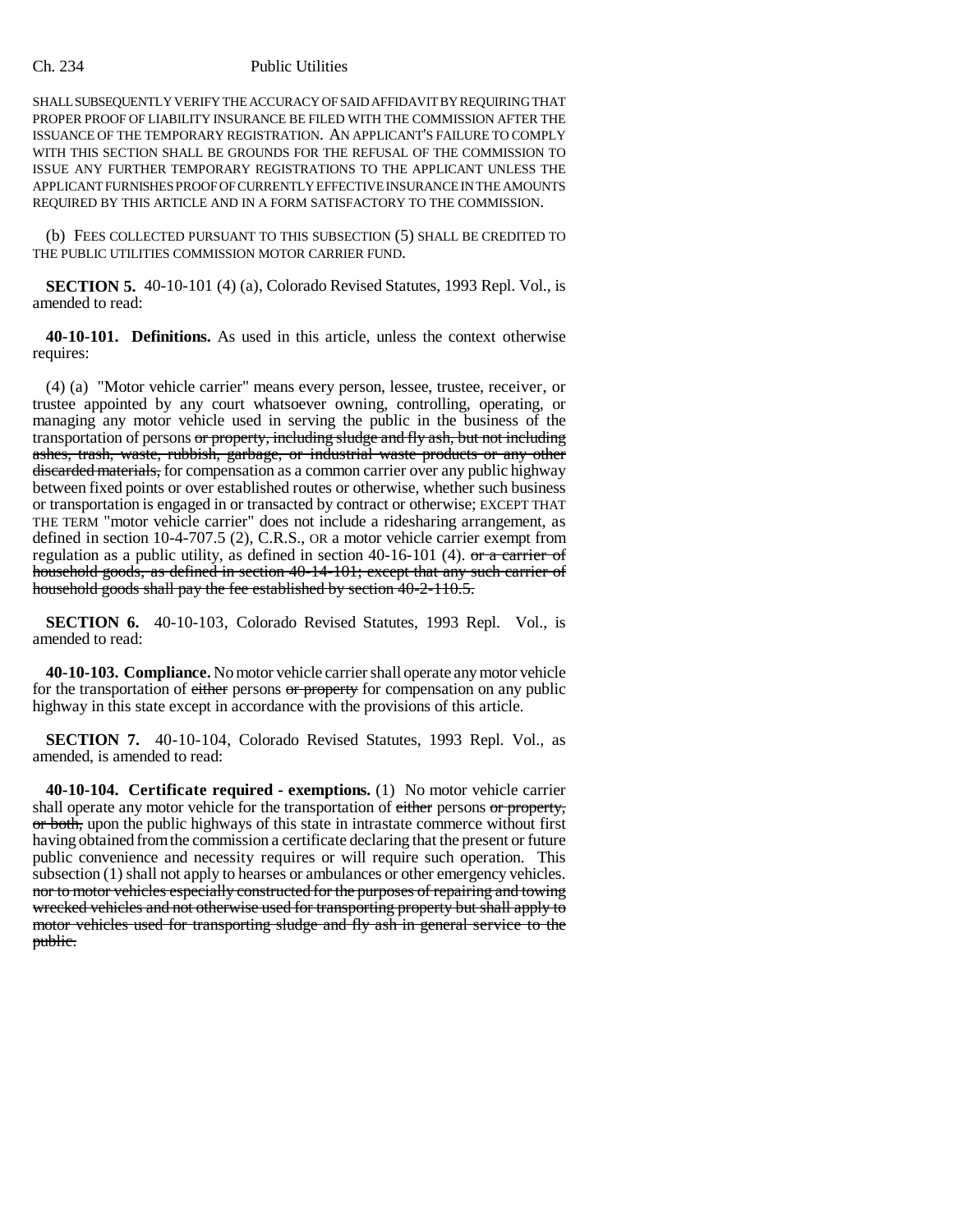Public Utilities Ch. 234

(2) The commission may, at its discretion, issue a temporary certificate declaring that the present or future public convenience and necessity requires, or will require, the temporary or seasonal operation of a motor vehicle for the purpose of transporting unprocessed agricultural produce to market or place of storage during a period to be determined by the commission, but such period shall not be longer than ninety consecutive days in any one calendar year.

(3) This article shall not apply to motor vehicles designed and used for the nonemergency transportation of individuals with disabilities as defined in section  $42-7-510$  (2) (b), C.R.S. nor to motor vehicles transporting sand, gravel, rock, dirt, stone, insulrock, road surfacing materials used in the construction of roads and highways except such road surfacing materials as are transported in tank vehicles, houses or other buildings excluding manufactured housing, timber, rough lumber, logs, or wooden poles. For the purposes of this subsection (3), "manufactured housing" means housing which is in part or entirely manufactured in a factory. This type of housing is built in single or multiple sections on a chassis which enables it to be transported to its occupancy site or is built in single or multiple sections for assembly at the site, and includes mobile homes, modular homes, and panelized homes.

**SECTION 8.** 40-10-105 (2) (a), (2) (b), and (3), Colorado Revised Statutes, 1993 Repl. Vol., as amended, are amended to read:

**40-10-105. Rules for issuance of certificates - standing to protest - judicial review.** (2) (a) The granting of any certificate of public convenience and necessity to operate a motor vehicle for hire as a taxicab within and between counties with a population of sixty thousand or greater based on the federal census conducted in 1990 or for the transportation of property shall not be deemed to be an exclusive grant or monopoly, and the doctrine of regulated competition shall prevail.

(b) The commission has authority to grant more than one certificate of public convenience and necessity to operate motor vehicles as taxicabs within and between counties with a population of sixty thousand or greater based on the federal census conducted in 1990 or for the transportation of property over the same route or a part thereof or within the same territory or a part thereof if the commission finds that the present or future public convenience and necessity requires or will require such operation.

(3) A motor vehicle carrier seeking to file an intervention in opposition to the issuance of a certificate of public convenience and necessity for carriage of property by motor vehicle shall establish standing to file such intervention. Standing to intervene shall be established by submitting proof of the following with the initial pleading:

(a) That the motor vehicle carrier is duly authorized pursuant to a certificate of public convenience and necessity to operate a motor vehicle for the carriage of property over a route or for a territory which is also the subject of the application at issue; and

(b) That the motor vehicle carrier is providing or offering to provide, in whole or in part, the service proposed by application at issue.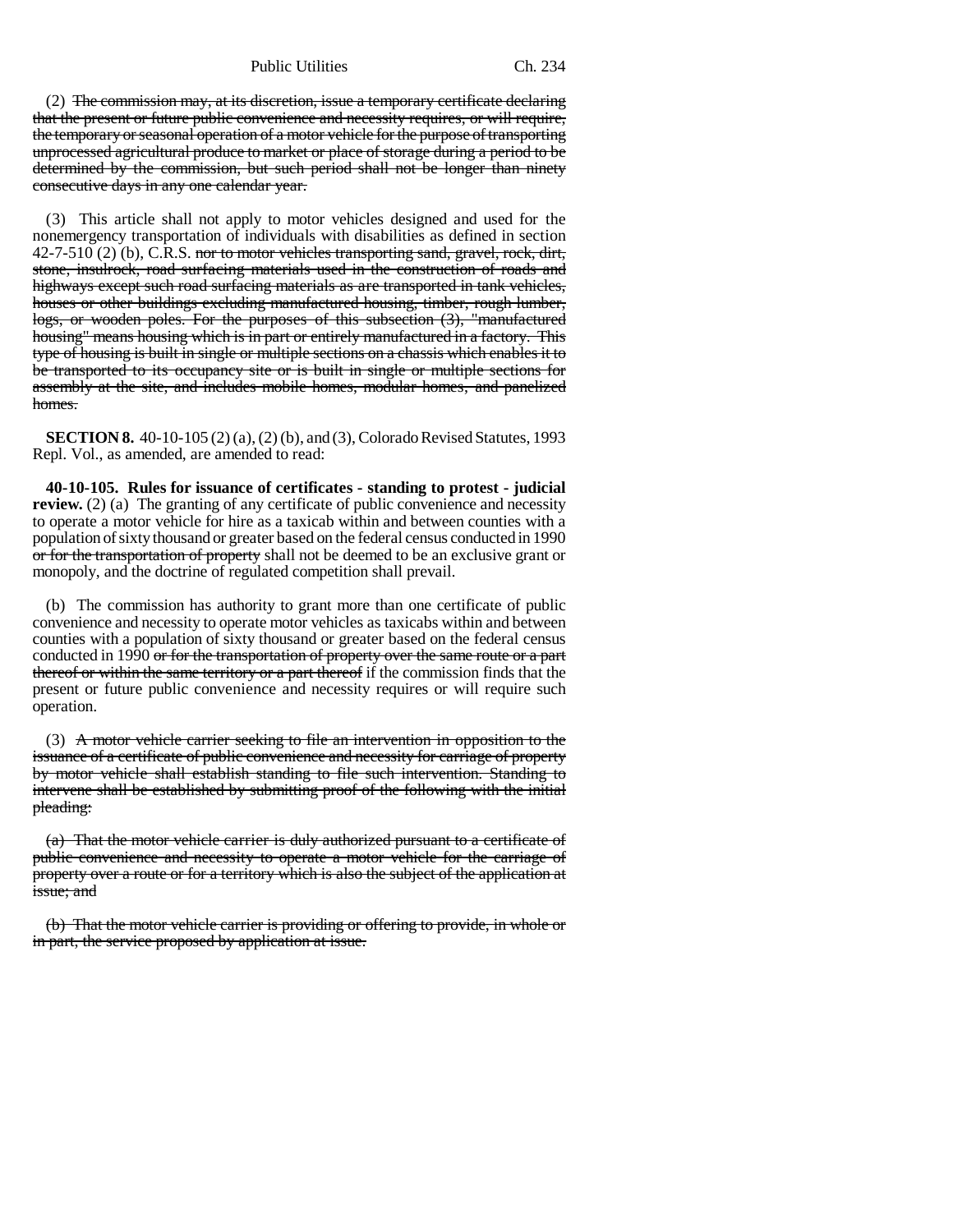**SECTION 9.** 40-10-108, Colorado Revised Statutes, 1993 Repl. Vol., is amended to read:

**40-10-108. Penalty for violations.** Any person who uses any public highway in this state for the transportation of passengers or property as a motor vehicle carrier without first obtaining a certificate of public convenience and necessity, or in violation of any of the terms thereof, or who fails or refuses to make any return or any report required by the commission, or who denies to the commission access to the books and records of such person, or who makes any false return is guilty of COMMITS a misdemeanor and, upon conviction thereof, shall be punished by a fine as provided in section 40-10-113.

**SECTION 10.** 40-10-113, Colorado Revised Statutes, 1993 Repl. Vol., is amended to read:

**40-10-113. Penalty for violations.** Every motor vehicle carrier, and every officer, agent, or employee of any motor vehicle carrier, and every other person who violates or fails to comply with or who procures, aids, or abets in the violating of any provisions of this article, or who fails to obey, observe, or comply with any order, decision, rule, or regulation of the commission, or who procures, aids, or abets any person in such failure to obey or observe such order, decision, rule, or regulation commits a class 2 misdemeanor and shall be punished as provided in section 18-1-106, C.R.S. The investigative personnel of the commission have all the powers conferred by law upon peace officers to make arrests and to serve warrants and other process in any county or city and county of this state.

**SECTION 11.** 40-10-116, Colorado Revised Statutes, 1993 Repl. Vol., is amended to read:

**40-10-116. Transportation of schoolchildren.** (1) Nothing in this article shall be construed as prohibiting the following:

(a) Intermittent transportation of farm products to market or supplies to the farm by any person chiefly engaged in farming; or

(b) Transportation of children to and from school, school-related activities, or school-sanctioned activities.

**SECTION 12.** 40-10-117, Colorado Revised Statutes, 1993 Repl. Vol., is amended to read:

**40-10-117. Rates - limitations.** It is unlawful for any motor vehicle carrier to carry or advertise that it will carry any goods or persons at rates different from those it has on file with the commission for such carriage.

**SECTION 13.** 40-10-119, Colorado Revised Statutes, 1993 Repl. Vol., is repealed as follows:

**40-10-119. Authority to commingle freight.** A motor vehicle carrier which owns, operates, or exercises operating rights, whether interstate or intrastate, or both, under a certificate as a common carrier, and which also owns, operates, or exercises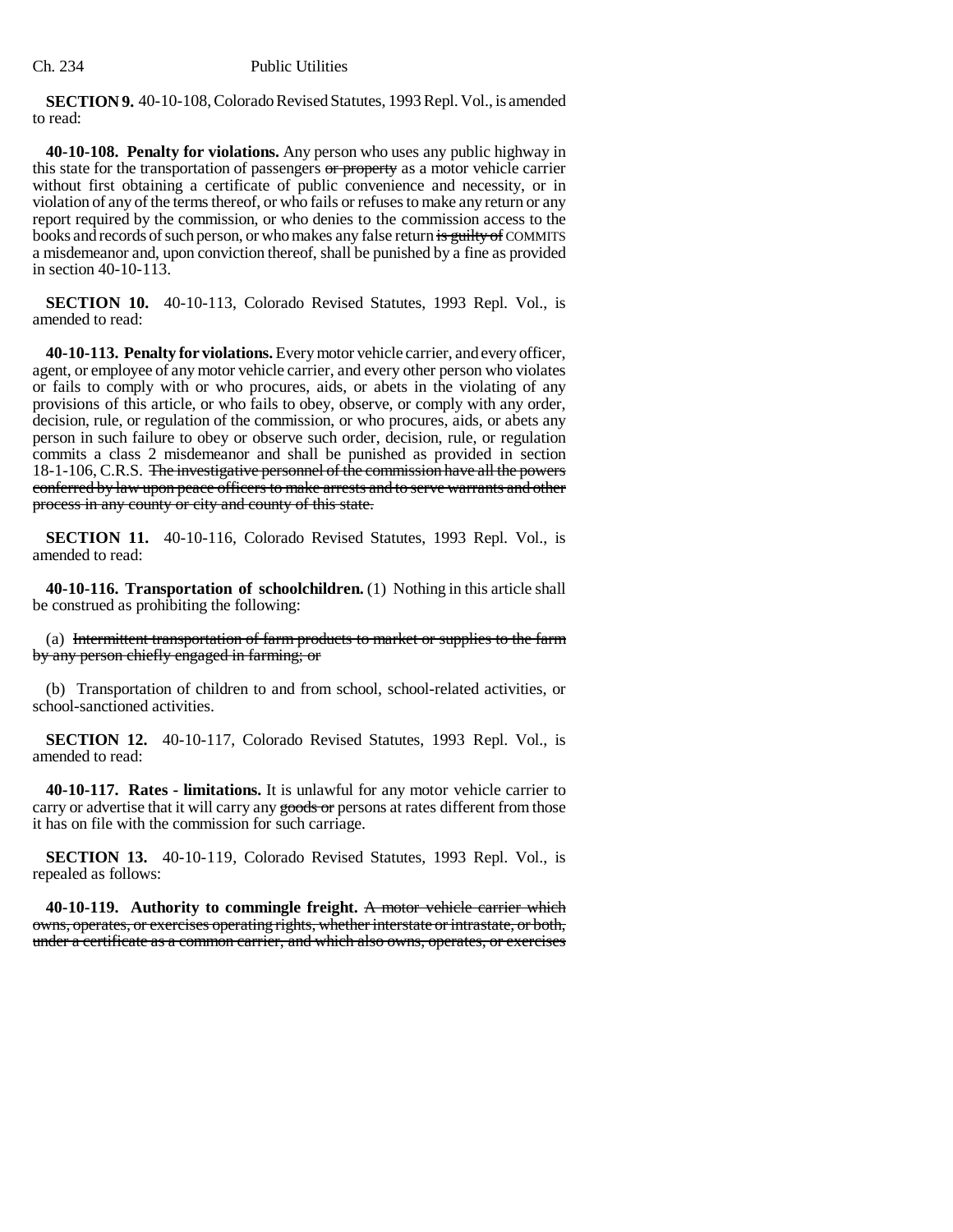Public Utilities Ch. 234

operating rights under a permit as a contract carrier by motor vehicle shall have the right to utilize the same equipment for transporting property at the same time under the authorities granted by both the certificate and the permit, but whenever the permit and certificate authorize duplicating transportation rights, the carrier shall perform such transportation under the authority granted by the certificate.

**SECTION 14.** 40-11-101 (2), (3), and (7), Colorado Revised Statutes, 1993 Repl. Vol., are amended to read:

**40-11-101. Definitions.** As used in this article, unless the context otherwise requires:

(2) "Compensation" means money or property of value charged or received, or to be charged or received, whether directly or indirectly, as compensation for the service rendered of transporting over any of the public highways of Colorado in motor vehicles by a contract carrier by motor vehicle any person. property, article, or thing.

(3) "Contract carrier by motor vehicle" means every corporation, person, firm, association of persons, lessee, or trustee or any receiver or trustee appointed by any court, other than motor vehicle carriers as defined by section 40-10-101 (4) (a), owning, controlling, operating, or managing any motor vehicle in the business of transporting persons or the property of others or of transporting sludge and fly ash to and from disposal sites, for compensation or hire, over any public highway of this state between fixed points or over established routes or otherwise, by special contract or otherwise; EXCEPT THAT THE TERM "contract carrier by motor vehicle" does not include a ridesharing arrangement, as defined in section 10-4-707.5 (2), C.R.S., a carrier of household goods, as defined in section 40-14-101, or a motor vehicle carrier exempt from regulation as a public utility, as defined in section 40-16-101 (4).

(7) "Property" includes sludge and fly ash but does not include ashes, trash, waste, rubbish, garbage, or industrial waste products or any other discarded materials.

**SECTION 15.** 40-11-102, Colorado Revised Statutes, 1993 Repl. Vol., as amended, is amended to read:

**40-11-102. Compliance required - exceptions.** (1) No person shall operate any motor vehicle for the transportation of persons or property for compensation on or over any public highway in this state, except in accordance with the provisions of this article or of article 10 of this title.

(2) Nothing in this article shall apply to any motor vehicle carrier as defined by section 40-10-101 (4) (a), nor to a private individual who carries a neighbor or a friend on a trip, nor to motor vehicles especially constructed for towing, wrecking, and repairing and not otherwise used in transporting property, nor to hearses or ambulances or other emergency vehicles, nor to motor vehicles transporting sand, gravel, rock, dirt, stone, insulrock, road surfacing materials used in the construction of roads and highways except such road surfacing materials as are transported in tank vehicles, houses or other buildings excluding manufactured housing as defined in section 40-10-104 (3), timber, rough lumber, logs, or wooden poles, nor to motor vehicles designed and used for the nonemergency transportation of individuals with disabilities as defined in section  $42-7-510(2)$  (b), C.R.S. but this article shall apply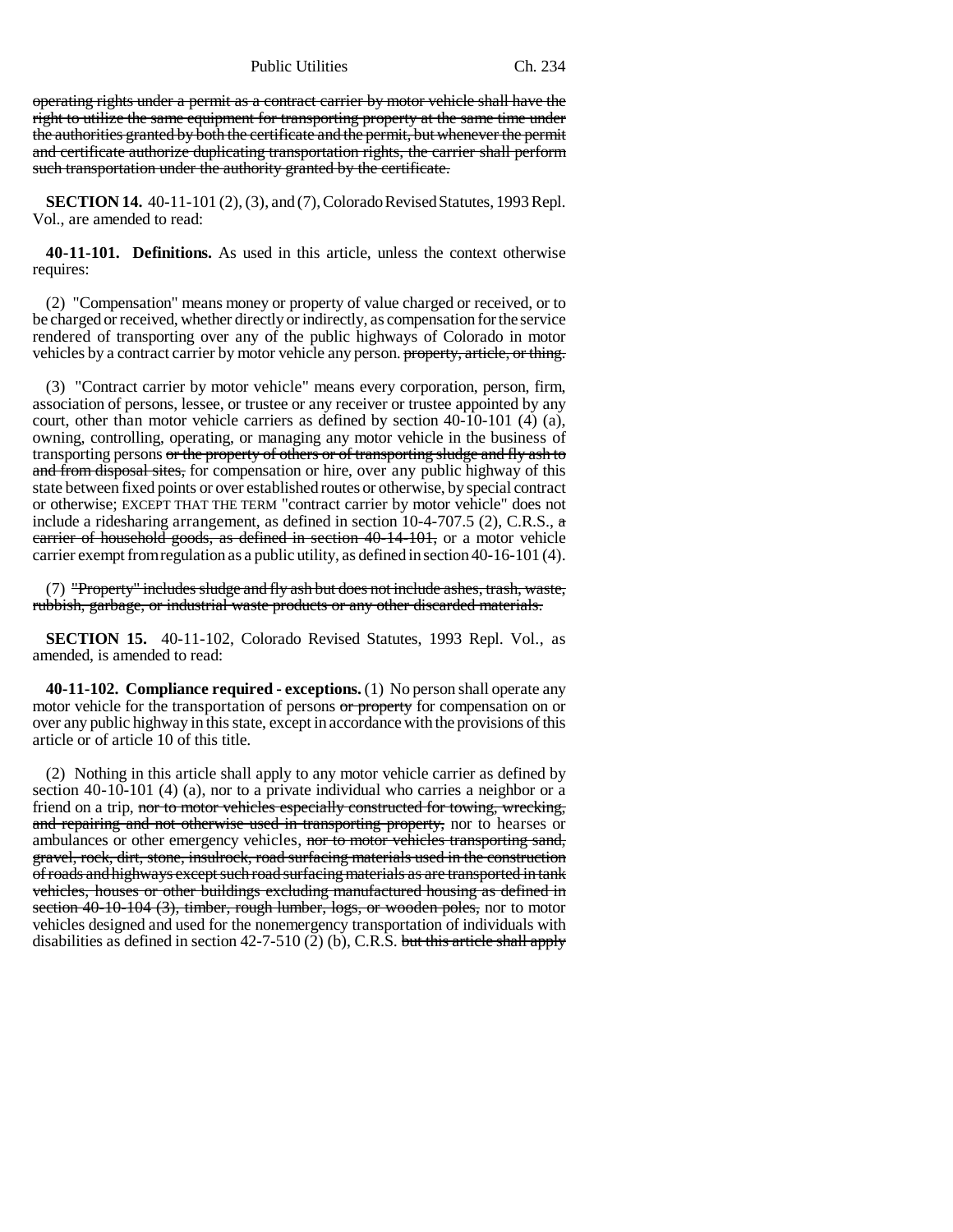### Ch. 234 Public Utilities

to motor vehicles used for transporting sludge and fly ash.

**SECTION 16.** 40-11-103 (1), Colorado Revised Statutes, 1993 Repl. Vol., is amended to read:

**40-11-103. Obtain permit from commission.** (1) It is unlawful for any contract carrier by motor vehicle to engage in or transact the business of transporting passengers freight, merchandise, or other property over the public highways of the state of Colorado in intrastate commerce without first obtaining a permit therefor from the public utilities commission of the state of Colorado. It is declared that the business of contract carriers by motor vehicle is affected with a public interest and that the safety and welfare of the public traveling upon such highways, the preservation and maintenance of such highways, and the proper regulation of motor vehicle common carriers using such highways require the regulation of contract carriers by motor vehicle to the extent provided in this article, for which purposes the commission is vested with the authority to issue a permit to a contract carrier by motor vehicle and may attach to such permit and to the exercise of the rights and privileges granted such terms and conditions as are reasonable.

**SECTION 17.** 40-11-105 (2), Colorado Revised Statutes, 1993 Repl. Vol., is amended to read:

**40-11-105. Commission to make rules - prescribe rates.** (2) Every contract carrier is forbidden, by discrimination or unfair competition, to destroy or impair the service or business of any motor vehicle common carrier OF PERSONS or the integrity of the state's regulation of any such service or business; and to that end, the commission is vested with power and it is its duty to prescribe minimum rates, fares, and charges to be collected by contract carriers OF PERSONS when competing with duly authorized motor vehicle common carriers OF PERSONS, which rates, fares, and charges shall not be less than the rates prescribed for motor vehicle common carriers OF PERSONS for substantially the same or similar service.

**SECTION 18.** 40-11-107, Colorado Revised Statutes, 1993 Repl. Vol., is amended to read:

**40-11-107. Violation - penalty.** Any person who uses any public highway of this state for the transportation of passengers or property as a contract carrier by motor vehicle without first obtaining a permit therefor, as provided, or in violation of any of the terms of such permit, or who fails to make any report required by the commission, or who denies the commission access to the books and records of such person or makes a false report is guilty of COMMITS a misdemeanor and, upon conviction thereof, shall be punished as provided in section 40-11-111.

**SECTION 19.** 40-11-114, Colorado Revised Statutes, 1993 Repl. Vol., is amended to read:

**40-11-114. Carriers exempted.** Nothing in this article shall be construed as prohibiting the transportation of farm produce to market or supplies to the farm or to the vicinity of the farm by any person chiefly engaged in farming or the transportation of children to and from school.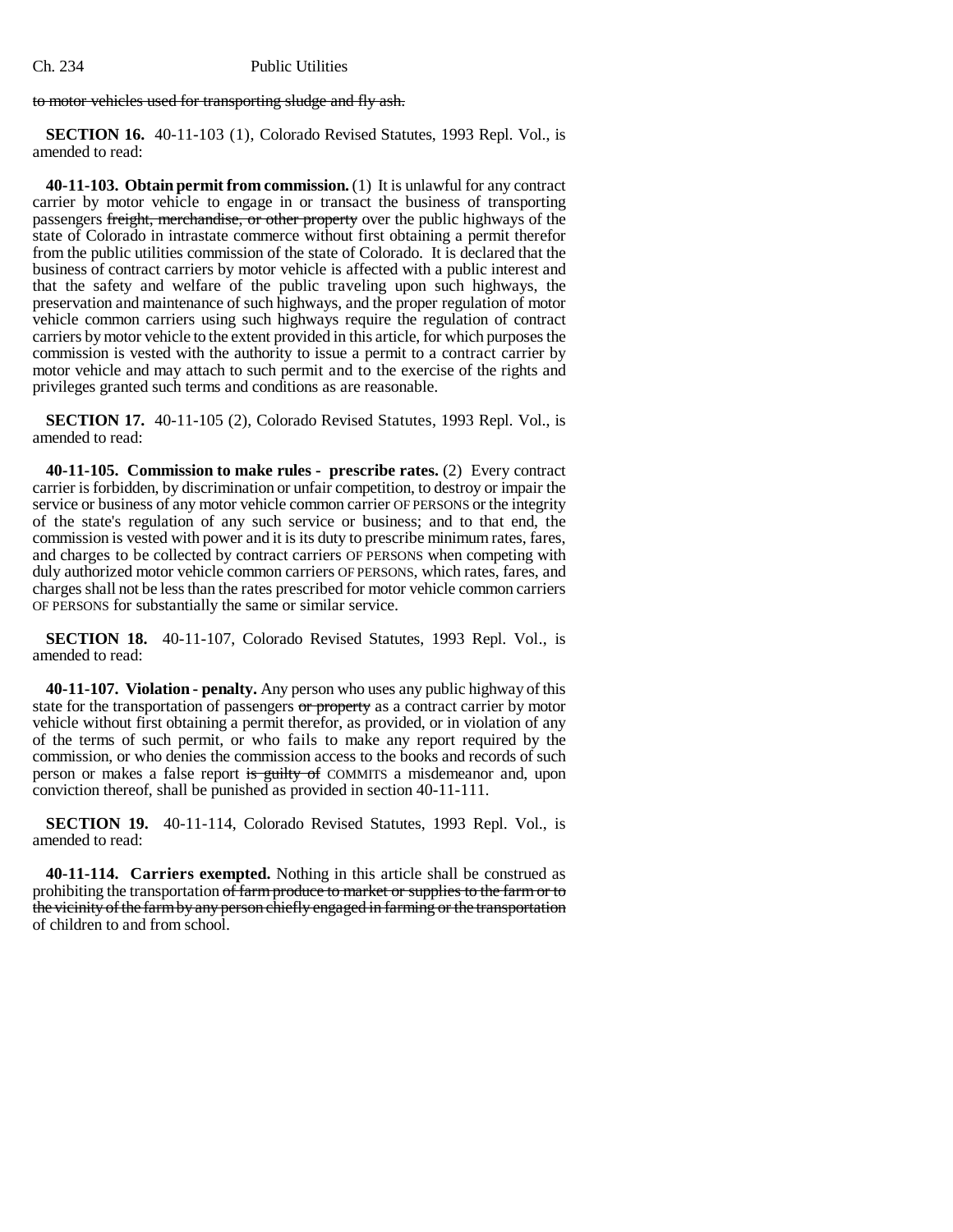**SECTION 20.** 9-1.3-102 (2), Colorado Revised Statutes, 1986 Repl. Vol., as amended, is amended to read:

**9-1.3-102. Control standards - definitions - permits.** (2) For the purposes of this article:

(a) "MANUFACTURED HOUSING" MEANS HOUSING WHICH IS IN PART OR ENTIRELY MANUFACTURED IN A FACTORY. THIS TYPE OF HOUSING IS BUILT IN SINGLE OR MULTIPLE SECTIONS ON A CHASSIS WHICH ENABLES IT TO BE TRANSPORTED TO ITS OCCUPANCY SITE OR IS BUILT IN SINGLE OR MULTIPLE SECTIONS FOR ASSEMBLY AT THE SITE, AND INCLUDES MODULAR HOMES AND PANELIZED HOMES;

(b) "RENOVATION" INCLUDES ANY ADDITION, REPLACEMENT, OR ALTERATION TO AN EXISTING RESIDENTIAL STRUCTURE OR TO A FACILITY FOR HUMAN USE WITHIN AN OFFICE, COMMERCIAL, OR INDUSTRIAL BUILDING, WHERE PLUMBING FIXTURES AND FITTINGS ARE INSTALLED AS PART OF THE RENOVATION. LIMITED RENOVATION MAY NOT BE THE BASIS FOR A COMPREHENSIVE OR BROADER CHANGE IN PLUMBING FIXTURES;

(c) "Residential structures" includes, but is not limited to, one- and two-family residences, townhouses, condominiums, apartment buildings, hotels and motels, manufactured housing, as defined in section  $\overline{40-10-104}$  (3), C.R.S., and mobile homes defined as any wheeled vehicle, exceeding either eight feet in width or thirty-two feet in length, excluding towing gear and bumpers, without motive power, which is designed and commonly used for occupancy by persons for residential purposes, in either temporary or permanent locations, and which may be drawn over the public highways by a motor vehicle. For the purposes of this article "renovation" includes any addition, replacement, or alteration to an existing residential structure or to a facility for human use within an office, commercial, or industrial building, where plumbing fixtures and fittings are installed as part of the renovation. Limited renovation may not be the basis for a comprehensive or broader change in plumbing fixtures.

**SECTION 21.** 40-1-102 (3), Colorado Revised Statutes, 1993 Repl. Vol., is amended to read:

**40-1-102. Definitions.** As used in articles 1 to 7 of this title, unless the context otherwise requires:

(3) "Common carrier" means every person directly or indirectly affording a means of transportation, or any service or facility in connection therewith, within this state by railroad, motor vehicle, aircraft, or other vehicle whatever by indiscriminately accepting and carrying for compensation passengers or property, including sludge and fly ash, but not including ashes, trash, waste, rubbish, garbage, or industrial waste products or any other discarded materials, between fixed points or over established routes or otherwise and includes lessees, trustees, or receivers thereof, whether appointed by a court or otherwise; except that "common carrier" does not include a ridesharing arrangement, as defined in section  $10-4-707.5$  (2), C.R.S., a carrier of household goods, as defined in section 40-14-101, or a motor vehicle carrier exempt from regulation as a public utility, as defined in section 40-16-101 (4).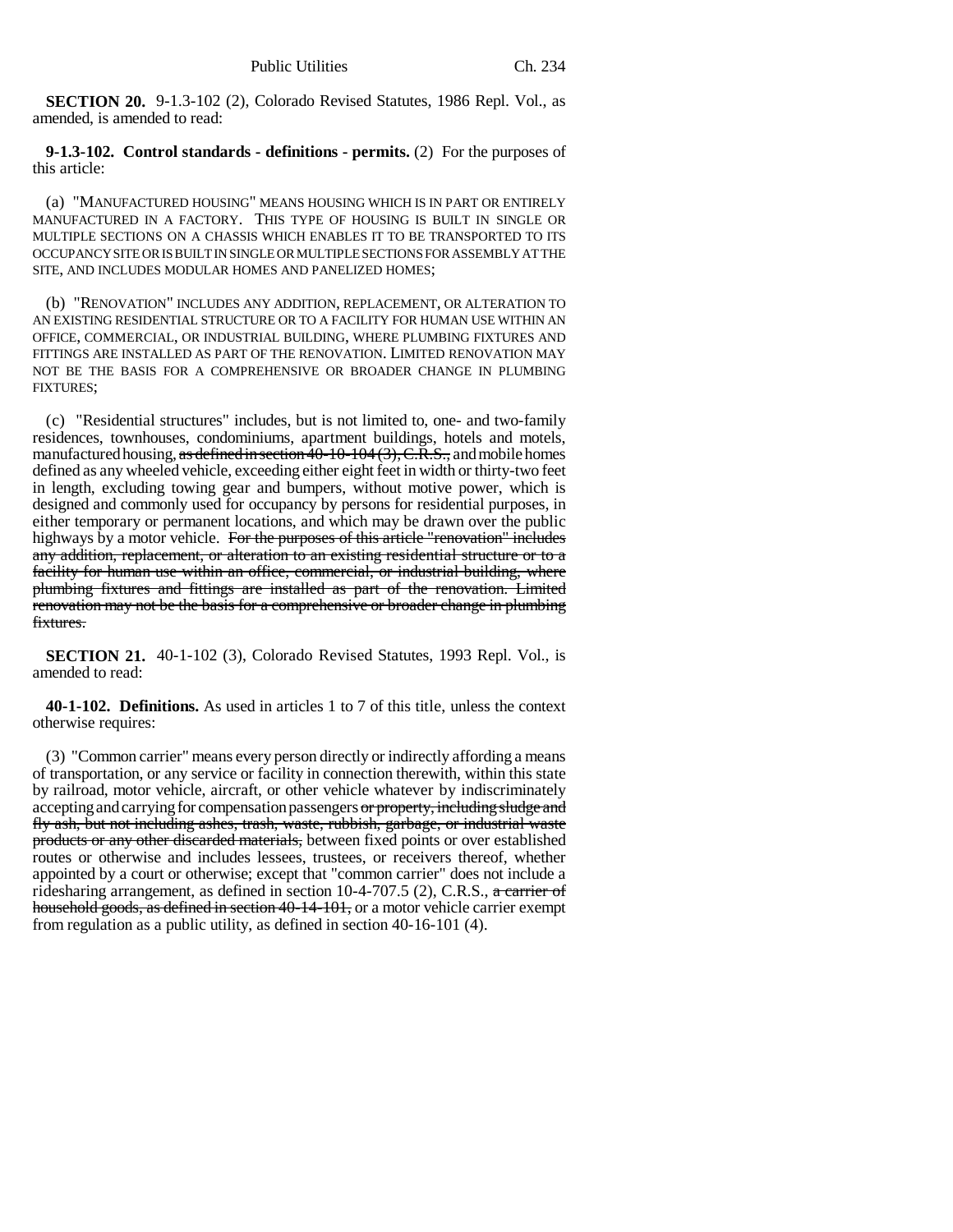**SECTION 22.** 40-1-103 (3), Colorado Revised Statutes, 1993 Repl. Vol., is amended to read:

**40-1-103. Public utility defined.** (3) For the purposes of articles 1 to 7 of this title, persons hauling ashes, trash, waste, rubbish, garbage, or industrial waste products or any other discarded materials, except sludge or fly ash, operators of amusement rides, as defined in section 40-10-101 (3), carriers of household goods, as defined in section 40-14-101, and motor vehicle carriers exempt from regulation as public utilities, as defined in section 40-16-101 (4), are not considered to be public utilities.

**SECTION 23.** 40-7-112 (1), Colorado Revised Statutes, 1993 Repl. Vol., is amended to read:

**40-7-112. Carriers subject to civil penalties.** (1) Any person who operates a motor vehicle carrier as defined in section 40-10-101 (4) (a), a contract carrier by motor vehicle as defined in section 40-11-101 (3), a towing carrier as defined in section 40-13-101 (3), a carrier of household goods as defined in section 40-14-101 (2), and those motor vehicle carriers exempt from regulation as public utilities as defined in section 40-16-101 (1) to (5), AND INTERSTATE CARRIERS REQUIRED TO REGISTER UNDER SECTION 40-10-120 OR 40-11-115 shall be subject to civil penalties as provided in this section and sections 40-7-113 to 40-7-116, which shall be paid and credited to the general fund, in addition to any other sanctions which may be imposed pursuant to law.

**SECTION 24.** The introductory portion to 40-7-113 (1) and 40-7-113 (1) (f), Colorado Revised Statutes, 1993 Repl. Vol., are amended to read:

**40-7-113. Civil penalties - fines.** (1) In addition to any other penalty otherwise authorized by law and except as otherwise provided in subsections (3) and (4) of this section, any person who violates any provision of article 10, 11, 13,  $\frac{14}{15}$ , or 16 of this title or any rule or regulation promulgated by the commission pursuant to such articles, which provision or rule or regulation is applicable to such person, may be subject to fines as specified in the following paragraphs:

(f) Any person who operates a charter or scenic bus as defined in section 40-16-101 (1), a courier PROPERTY CARRIER BY MOTOR VEHICLE as defined in section 40-16-101 (6.5), a luxury limousine as defined in section 40-16-101 (3), or an off-road scenic charter as defined in section 40-16-101 (5) without having first registered with the commission as required by section 40-16-103 may be assessed a civil penalty of not more than four hundred dollars.

**SECTION 25.** 40-7-116, Colorado Revised Statutes, 1993 Repl. Vol., is amended to read:

**40-7-116. Enforcement of civil penalties against carriers.** Investigative personnel of the commission AND PERSONNEL OF THE PORTS OF ENTRY AND THE COLORADO STATE PATROL shall have the authority to issue civil penalty assessments for the violations enumerated in sections 40-7-113 and 40-7-114. When a person is cited for such violation, the person operating the motor vehicle involved shall be given notice of such violation in the form of a civil penalty assessment notice. Such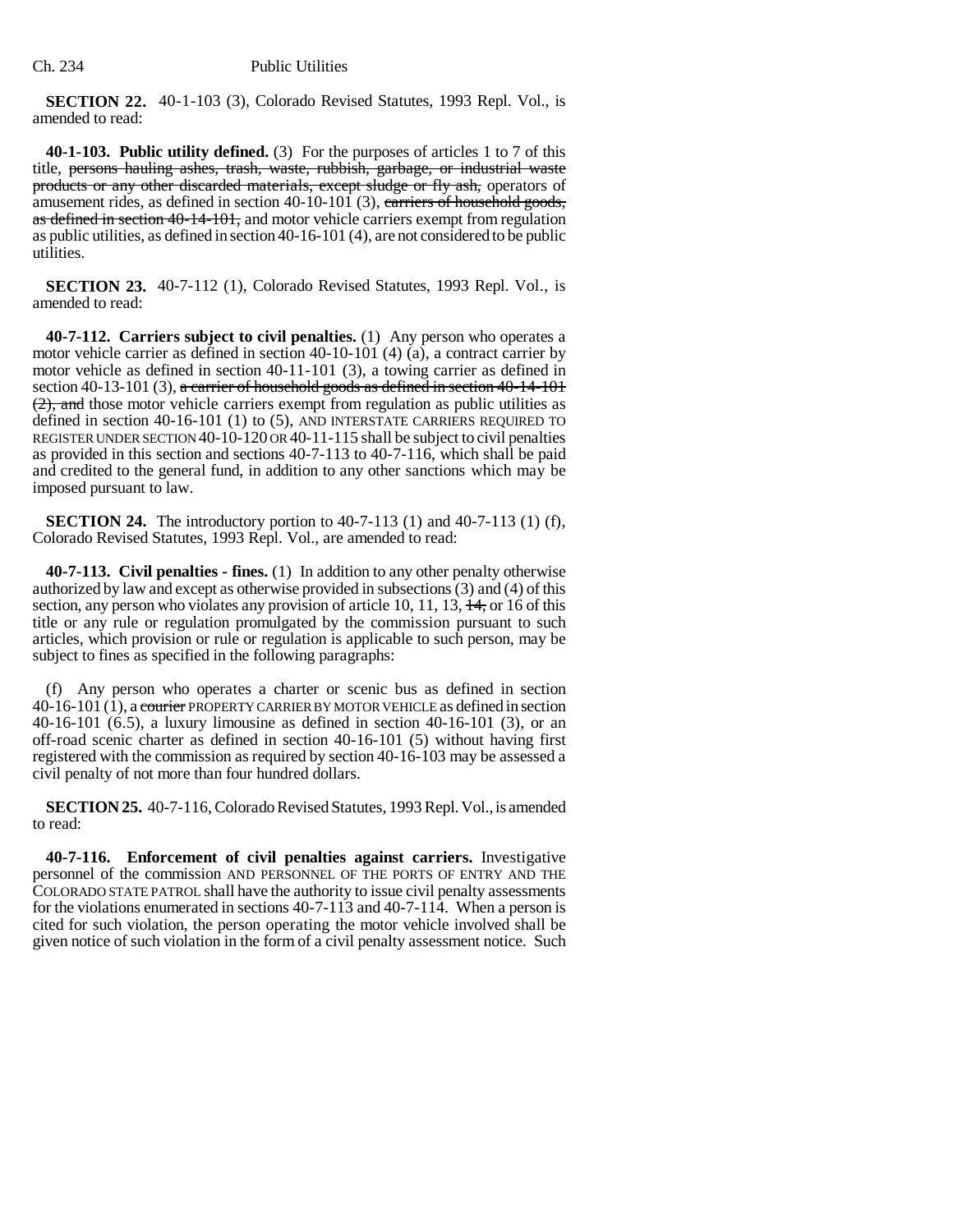Public Utilities Ch. 234

notice shall be tendered by the enforcement official, either in person or by registered CERTIFIED mail, and shall contain: The name and address of such person; the license plate number of the motor vehicle involved, if any; the driver's license number of such person; the nature of the violation; the range of MAXIMUM penalty amounts prescribed for such violation; the date of the notice; a place for such person to execute a signed acknowledgment of receipt of the civil penalty assessment notice; a place for such person to execute a signed acknowledgment of liability for the cited violation; and such other information as may be required by law to constitute notice of a complaint to appear for hearing if the prescribed penalty is not paid within ten days. Every cited person shall execute the signed acknowledgment of receipt of the civil penalty assessment notice. The acknowledgment of liability shall be executed at the time the cited person pays the prescribed penalty. The person cited shall pay the civil penalty specified for the violation involved at the office of the commission, either in person or by depositing such payment postpaid in the United States mail within ten days of the issuance of the citation. If the person cited does not pay the prescribed penalty within ten days of the issuance of the notice, the civil penalty assessment notice shall constitute a complaint to appear before the commission. at the time, on the date, and at the place specified, to set the alleged violation THE PERSON CITED SHALL CONTACT THE COMMISSION ON OR BEFORE THE TIME AND DATE SPECIFIED IN THE NOTICE TO SET THE COMPLAINT for a hearing on the merits in accordance with section 40-6-109. IF THE PERSON CITED FAILS TO CONTACT THE COMMISSION ON OR BEFORE THE TIME AND DATE SPECIFIED, THE COMMISSION SHALL SET THE COMPLAINT FOR HEARING. At such hearing, the commission shall have the burden of demonstrating a violation by a preponderance of the evidence.

**SECTION 26.** 42-7-510 (1), Colorado Revised Statutes, 1993 Repl. Vol., as amended, is amended to read:

**42-7-510. Insurance or bond required.** (1) Every owner of a truck which is subject to the registration fee imposed pursuant to section 42-3-134 (13) (b), (13) (c), or (15) and which is not subject to regulation by the public utilities commission under article 10, 11,  $\sigma$  13, OR 16 of title 40, C.R.S., and every owner of a motor vehicle used for transporting sand, gravel, rock, dirt, stone, insulrock, road surfacing materials used in the construction of roads and highways except such road surfacing materials as are transported in tank vehicles, houses or other buildings excluding manufactured housing, as defined in section 40-10-104 (3), C.R.S., timber, rough lumber, logs, or wooden poles before operating or permitting the operation of such vehicle upon any public highway in this state shall have in each such vehicle a motor vehicle liability insurance policy or a certificate evidencing such policy issued by an insurance carrier or insurer authorized to do business in the state of Colorado, or a copy of a valid certificate of self-insurance issued pursuant to section 10-4-716, C.R.S., or a surety bond issued by a company authorized to do a surety business in the state of Colorado in the sum of fifty thousand dollars for damages to property of others; the sum of one hundred thousand dollars for damages for or on account of bodily injury or death of one person as a result of any one accident; and, subject to such limit as to one person, the sum of three hundred thousand dollars for or on account of bodily injury to or death of all persons as a result of any one accident.

**SECTION 27.** 40-2-110.5 (1), Colorado Revised Statutes, 1993 Repl. Vol., is amended to read: